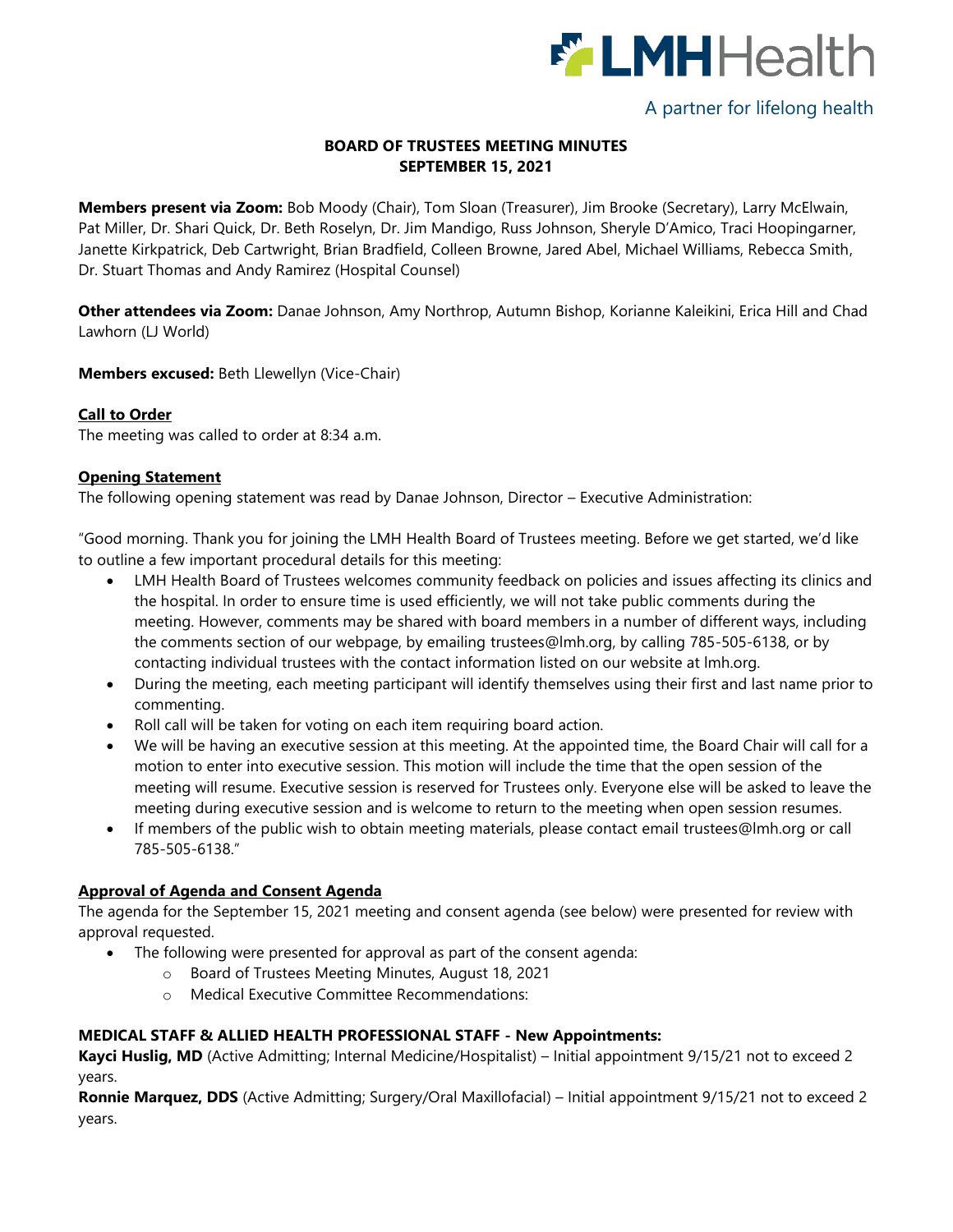

**Chelsea Pluta, DO** (Consulting; Internal Medicine/Tele-psychiatry) – Initial appointment 9/15/21 not to exceed 2 years.

**Lauren Poull, MD** (Active Admitting; Pediatrics) – Initial appointment 9/15/21 not to exceed 2 years. **Brooke Bennett, PA** (LMH Employee; Sponsor: Dr. Mark Oertel/LMH Endocrinology) - Initial appointment 9/15/2021 not to exceed 2 years.

### **MEDICAL & LMH EMPLOYEE/ALLIED HEALTH PROFESSIONAL STAFF – Reappointments:**

John Altman, MD (Active Admitting, Medicine) - Initial appointment 9/1/21 not to exceed 2 years. **Kevin Carmen, MD** (Consulting, Medicine) - Initial appointment 9/1/21 not to exceed 2 years. **Katarina Gambosova, MD** (Consulting, Pediatrics) - Initial appointment 9/1/21 not to exceed 2 years. **Michael Karachalios, MD** (Consulting, Radiology) - Initial appointment 9/1/21 not to exceed 2 years. **Kristen Allen, PA** (LMH Employee, Medicine) - Initial appointment 9/1/21 not to exceed 2 years. **Courtney Krisher, PA** (LMH Employee, Medicine) - Initial appointment 9/1/21 not to exceed 2 years.

#### **FOCUSED PRACTITIONER PRACTICE EVALUATIONS:**

**Blake Phipps, MD –** Family Practice – Initial for "Vacuum Procedures" **Kelly Stinson, MD** – Internal Medicine/Tele-psychiatry – Initial

### **PRIVILEGE &/or STATUS CHANGES & RESIGNATIONS:**

**Kenneth Kimmel, MD -** Active Admitting/Lawrence Internal Medicine; Resignation/Retirement effective 9/30/2021. **Blake Phipps, MD -** Active Admitting/Lawrence Family Practice – Requests privilege deletions of "Postpartum Tubal Ligations & Dilation & Curettages."

**Susan Hampton, APRN –** LMH Employee/Sponsoring Physicians: Lawrence GI Consultants – Resignation effective 8/20/2021.

**Cheryl Myers, APRN –** APP/Sponsoring Physicians: Cardiovascular Specialists of Lawrence – Resignation effective 6/20/2021.

**Jessica Charpentier, APRN; Jennifer Espy, APRN; Saxton Gragg, APRN; Jennifer Hill, APRN; Melissa Hogue, APRN; Karen Kopischke, APRN; Lisa Marie, APRN; Lynda Page, APRN; Tasha Tjaden, APRN; & Dawn Viets, APRN** – APPs/Sponsoring Physicians: Sunflower Neonatology – Resignations effective 8/9/2021.

MOTION to approve the agenda and consent agenda. Made by Tom Sloan, Seconded by Larry McElwain. Motion carried.

# **Chairperson of the Board Report**

Bob Moody, Chair, shared his thoughts on LMH Health's leadership in our region and the commitment that we have to provide for patients who cannot afford care otherwise (in the form of \$25 million in charitable care per year). The provision of exceptional health care is the forte of LMH Health, and it has real and dramatic impact. Patients do not have to travel outside the community to seek top rated health care. This year is LMH's centennial, which marks 100 years of outstanding care for neighbors from neighbors.

# **Chief of Staff Report**

No report.

#### **CEO Report and Executive Team Report**

 **CEO Report:** Russ Johnson and Deb Cartwright, CFO, shared an update on the financial status of the hospital: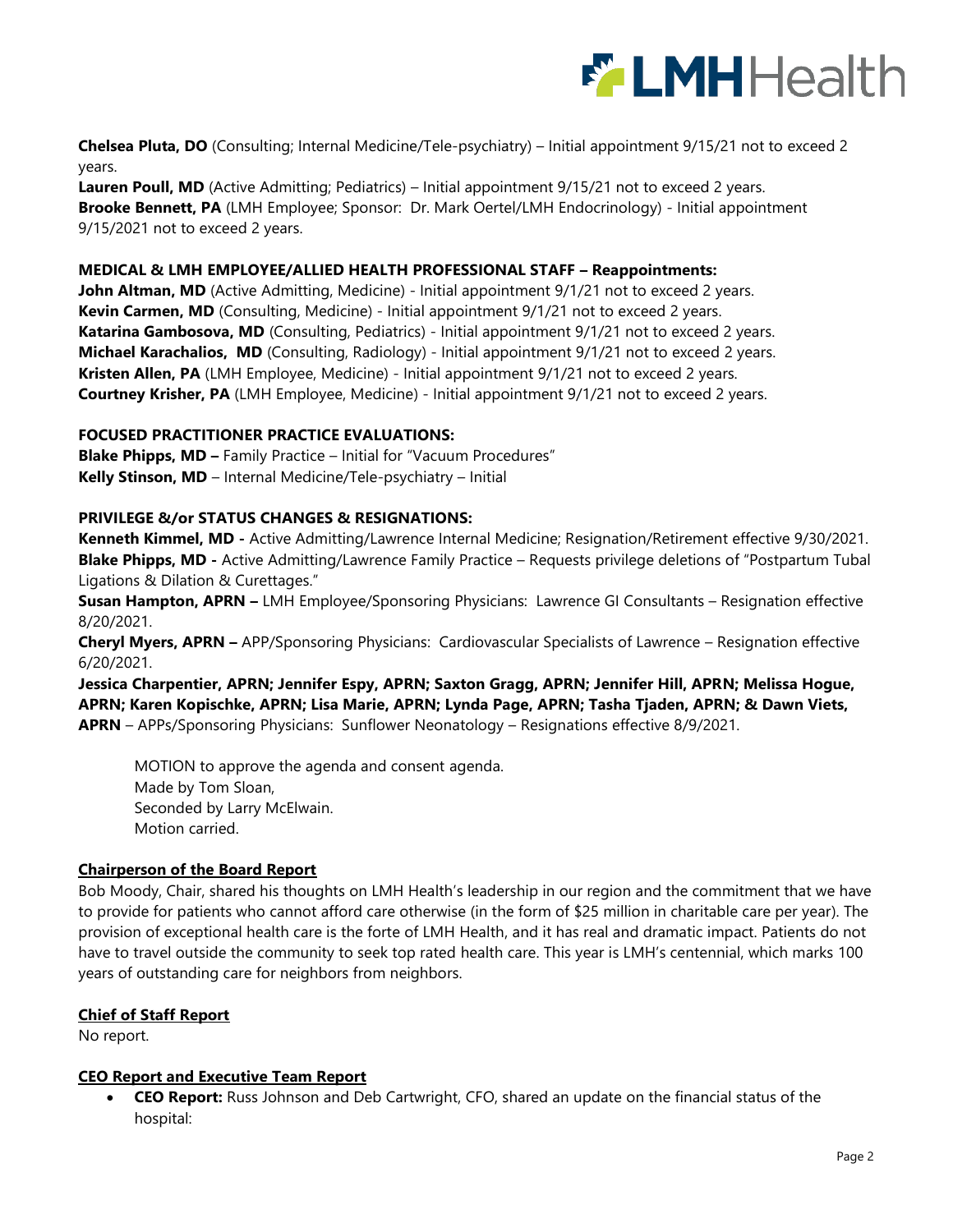

- o The pandemic created business pressures in 2020, especially as we closed elective procedures. Federal support was key in helping us finish the year with revenue over expenses.
- $\circ$  This year, the emergence of variants and vaccine hesitancy is creating incredible strain on the healthcare industry, and those effects create significant challenges when it comes to our workforce.
- $\circ$  LMH has managed this situation well—especially compared to other hospitals in the region, pointing to the extraordinarily high vaccination rates seen early on at LMH.
- o LMH is seeing a few pressure points:
	- Safe levels of staffing a non-negotiable in all cases, and one that's costly in situations like this due to contract labor and locum support for physician specialties
	- The ongoing costs of pandemic response, coupled with a lack of further federal support
	- Reimbursements for care that fall short of actual costs also create pressure
- **Socially Responsible Investment Policy Update:** Sheryle D'Amico, Senior Vice President of Strategic Integration, shared a brief update about Strategic Clinical Relationship discussions with the University of Kansas Health System (UKHS). Positive conversations continue and the team is continuing the work in moving from a Memorandum of Understanding toward what a future legal agreement may include. The current focus is on Sports Medicine with the introduction of Dr. Erik Henkleman as part of a collaboration between OrthoKansas and UKHS. He recently completed his Sports Medicine fellowship, including clinical rotations at LMH Health, and has joined the University of Kansas Physicians. Dr. Henkleman will provide care in two locations in Lawrence as part of the continued collaboration between LMH/OrthoKansas and the UKHS Department of Orthopedics and Sports Medicine.

### **Socially Responsible Investment Policy Update (Exhibit A)**

- Tom Sloan, Treasurer, and Pat Miller, Trustee, reviewed the work that the Socially Responsible Investment Subcommittee completed over the last few months. Mr. Sloan and Ms. Miller presented the resulting updates to the Investment Policy, which reflected parameters for socially responsible investing for the organization.
- Discussion followed about incorporating green environmental practices to LMH Health's operations. Over the next quarter, the executive team will work with the Finance Committee to begin this work and the Committee will report back to the Board.

MOTION to approve the Investment Policy as presented. Made by Tom Sloan, Seconded by Pat Miller. Motion carried.

# **Incident Command COVID Update**

- Traci Hoopingarner, SVP for Clinical Care and CNO, shared a COVID-19 situation report and update on Incident Command.
- Colleen Browne, VP and Chief People Officer, reported on the recently announced required vaccinations for employees. Overall, the response has been very positive. Ms. Browne is working with her team to provide education and support for employees who need it prior to getting vaccinated.

### **Open Discussion**

No topics were presented for open discussion.

#### **Executive Session – Strategic Agreements**

 Motion was made to recess into executive session to discuss preliminary issues regarding strategic agreements with legal counsel as authorized by Sections 75-4319(b)(2) of the Kansas Open Meetings Act